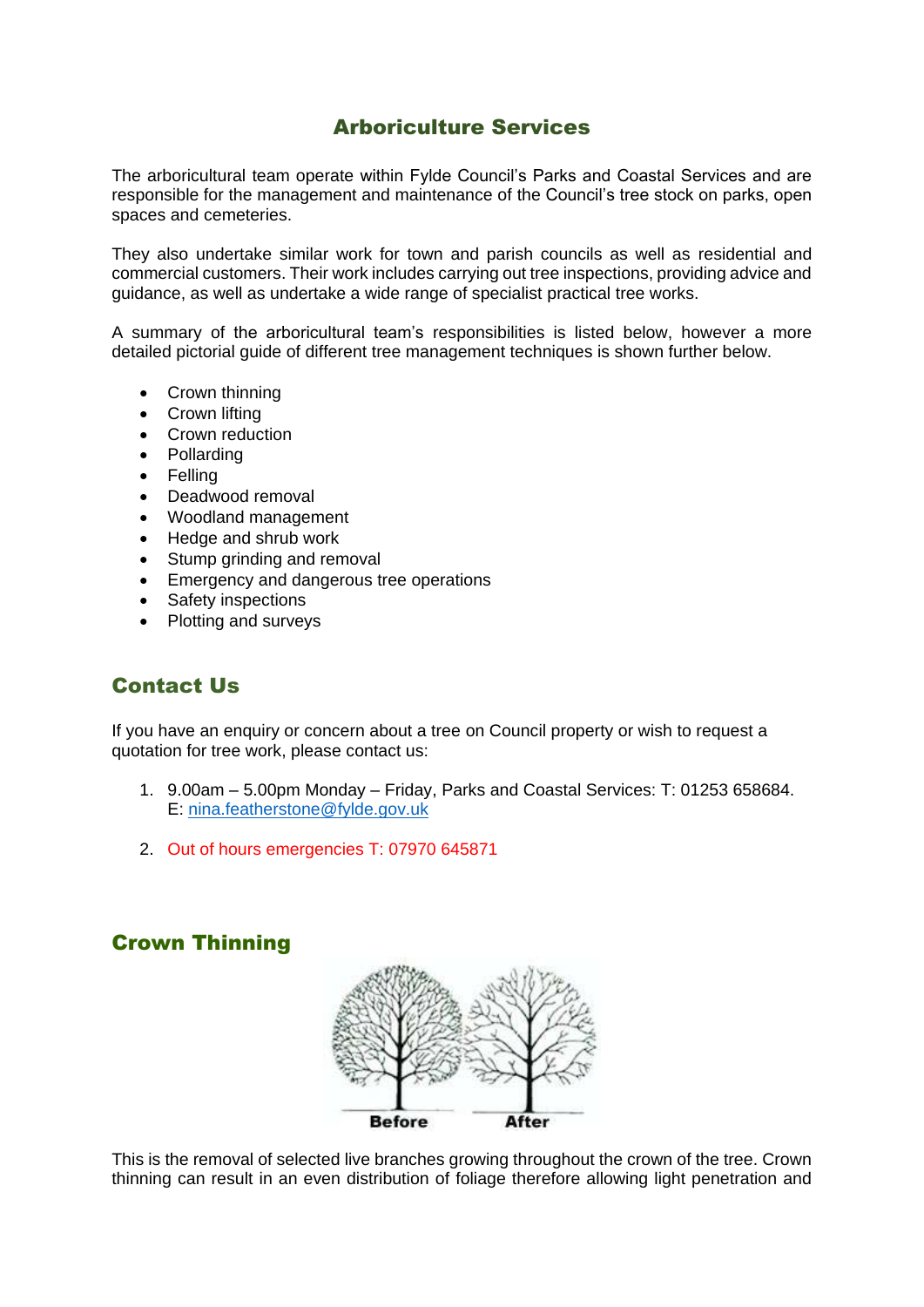reducing wind resistance on the tree. This type of pruning can reduce the potential for storm damage.

# Crown Lifting



This is the selective removal of the lower branches of the trees crown. This is done to prevent danger to pedestrians or vehicles, which may pass the tree, or it can be done to allow light through.

### Crown Reduction



This is done to allow the continued conservation of the tree where structural problems might otherwise demand the loss of the tree. Crown Reduction is used to reduce the height and / or spread of the crown of a tree by the removal of the ends of the branches whilst maintaining the trees natural shape as far as possible.

### Pollarding



This is a heavy crown reduction technique and is appropriate where the crown of a tree is too large for its location or in some instances where extensive defects and weaknesses might make the tree unstable. Severe pruning of this type can cause vigorous re-growth on the tree.

# Tree Felling